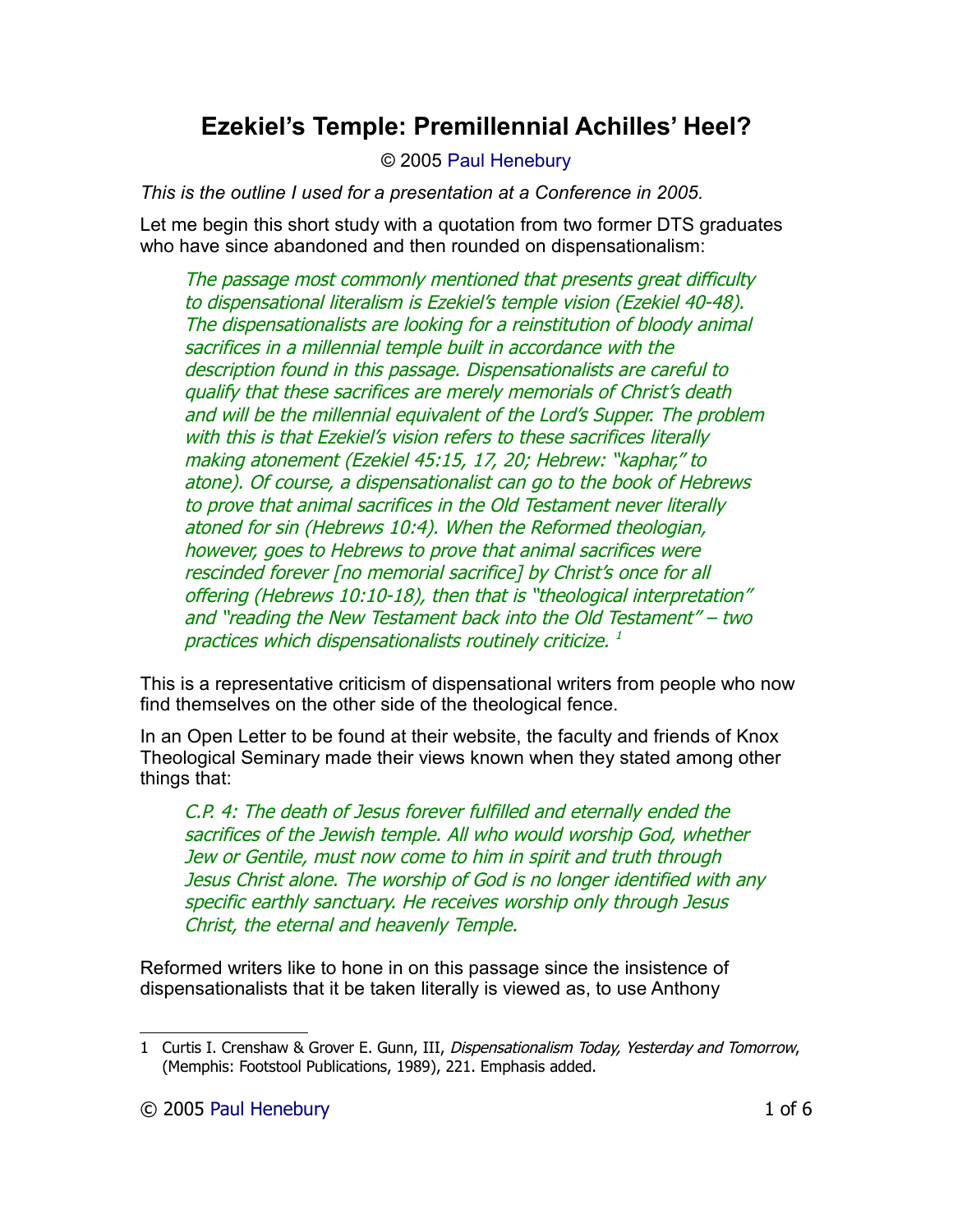Hoekema's word, an "absurdity."[2](#page-1-0)

On top of this many commentators dismiss the idea of a literal temple by pointing to the numerous problems with taking such a line. For example, Daniel Block mentions the lack of eschatological terminology such as "on that day," "in the latter days," etc.<sup>[3](#page-1-1)</sup> Block notices that the furnishings in the Sanctuary are absent (501), the New Moon Offerings are different (501). "The apportionment of the land of Israel among the tribes to a large extent disregards topographic and historical realities." (501-502). What is more there is no command to build the structure (510), and besides, there is the omission of vertical measurements to consider (510-511). If that partial list weren't enough, he thinks that the contrasts between the Mosaic rituals and those of Ezekiel, "challenge the fundamental prophetic law of noncontradiction [since] true prophecy must agree with Mosaic revelation (Deut. 18:15-18)." (500). It is for these reasons he is of the opinion that, "to unlock its meaning one needs to employ several different hermeneutical keys." ([4](#page-1-2)94).<sup>4</sup>

There are also other important differences:

- Structural Difference Larger than Solomon's Temple; E. & W. rooms for the priests
- Topographical Difference Highest mountain; river from Temple
- Institutional Difference No High-Priest Named\*; Zadokite line
- Cultic Difference No Pentecost, Yom Kippur

Too, some writers claim that Ezekiel's language in these chapters is 'apocalyptic'<sup>[5](#page-1-3)</sup>, or contain "elements...that stand close to 'apocalyptic."<sup>[6](#page-1-4)</sup> Finally, adding fuel to the fire, some dispensationalists have even spiritualized Ezekiel's Temple. In fact, the person who devotes more paper than any other to arguing against literalism is the dispensationalist teacher Sidlow Baxter.<sup>[7](#page-2-0)</sup>

Of course, what they were familiar with was a literal temple, they were not at all familiar with a figurative one.

- <span id="page-1-1"></span>3 Daniel I. Block, The Book of Ezekiel: Chapters 25-48, (Grand Rapids: Eerdmans, 1998), NICOT, 504.
- <span id="page-1-2"></span>4 Charles Feinberg referred to this practice as "hermeneutical alchemy."
- <span id="page-1-3"></span>5 E.G. Ralph H. Alexander, Ezekiel, EBC, ed. Frank E. Gaebelein, (Grand Rapids: Zondervan, 1986), 6:946.
- <span id="page-1-4"></span>6 J. Gordon McConville, A Guide to the Prophets, (Downers Grove: IVP, 2002), Exploring the Old Testament, Volume Four, 102. N.B. In line with modern scholarship McConville later identifies only Daniel and Revelation as being apocalypses. Ibid, 114.

<span id="page-1-0"></span><sup>2</sup> Anthony A. Hoekema, The Bible and the Future, (Grand Rapids: Eerdmans, 1989), 204. He believes that the vision pictures the new earth, "in terms of the religious symbolism with which Ezekiel and his readers were familiar." – ibid, 205.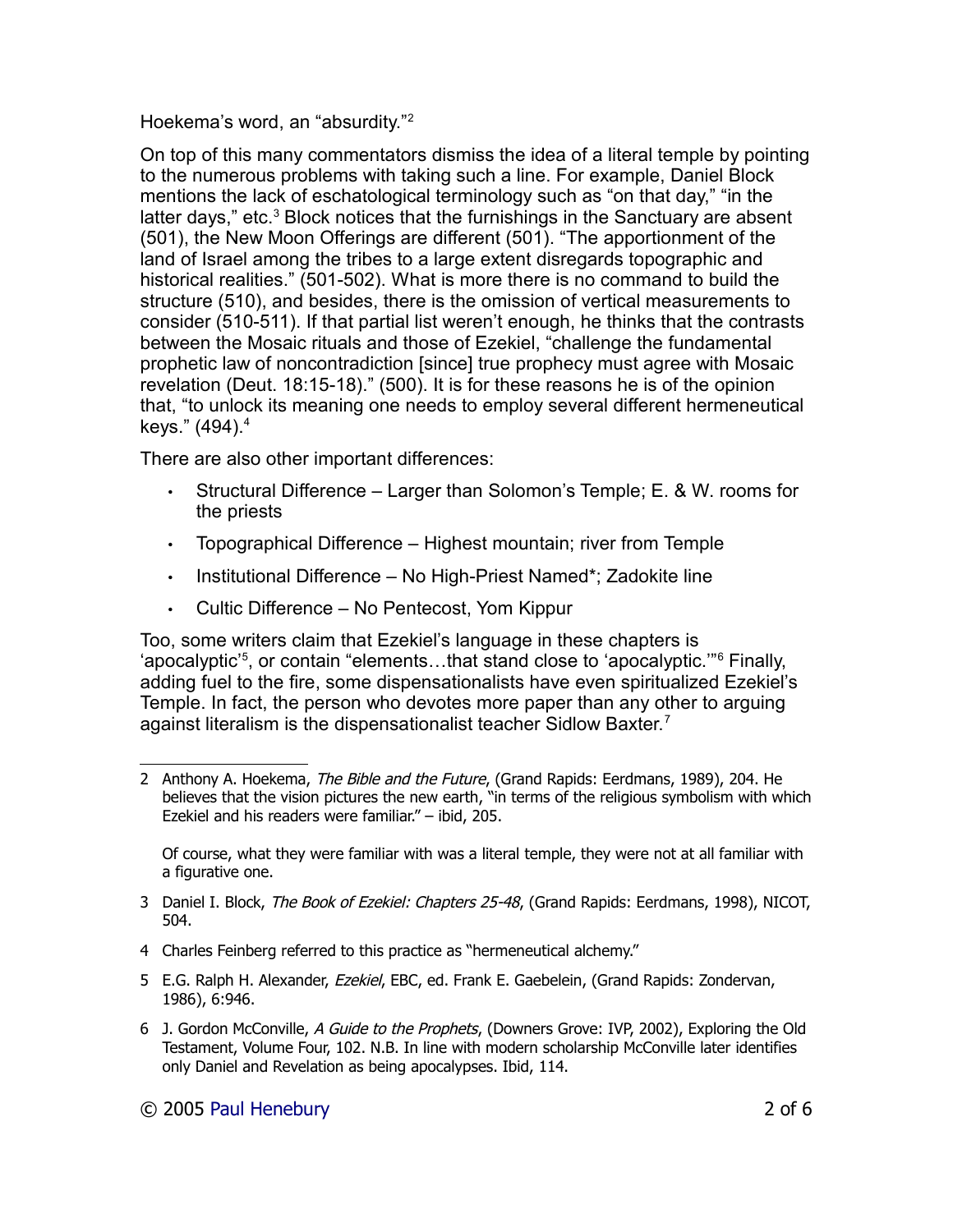So, what with all the divergences and contrasts, together with the vacillation of some prominent dispensationalists, where does this leave us?

# **Distilling the Dispensational Position**

Let me just spell out what it is those of us who hold to literal interpretation of the last nine chapters of Ezekiel are saying we believe:

- We believe that in the Millennium an enormous temple placed upon a holy portion some eight miles square<sup>[8](#page-2-1)</sup> will be erected on what will become the highest mountain in the world, which will be located at Jerusalem.
- We believe that a full sacrificial system of Jewish priests and bloody sacrifices will be maintained at this Millennial Temple.

These two beliefs, being based on the application of Grammatico-Historical hermeneutics, require two things if they are to be true:

- Massive topographical changes in the Land
- A reasonable way of harmonizing these sacrifices with the once-for-all atonement at the Cross, together with a fitting rationale for the necessity of continued temple sacrifices in the Millennium.

# **THEOLOGICAL FALLOUT**

There are many OT prophetic texts, which, if taken literally would not necessarily force big changes to ones approach to the interpretation of the OT, let alone the entire Bible, but Ezekiel 40-48 is too large to be treated as an isolated passage. If it can be satisfactorily explained from a dispensational perspective it would demand a complete overhaul of most OT theologies. This seems clear once it is seen that the structure of Ezekiel reaches its crescendo in the theme of the returning Shekinah to the Temple in 43:1-7. This return is linked with the abandonment of Solomon's Temple by the Shekinah in chapter 11. This reveals that there is a narrative-theological arc extending from chapters 8 and 11 over to chapter 43.

This arc from a literal temple to what is often taken to be a spiritual temple at the end of the book appears to be hermeneutically imbalanced and forced on the prophet's words by external considerations. But if this arc and other things can be adequately accounted for by dispensational premillennialism then *the theological fallout is immense*, for it would demand similar treatment of supporting texts and their contexts within the prophetic literature. The knock-on effects would persist until the entire theology of the prophetic corpus of the OT was transformed by the theological necessity emanating from a literal interpretation of the last 9 chapters of Ezekiel. Therefore, these chapters ought

<span id="page-2-0"></span><sup>7</sup> J. Sidlow Baxter, Explore The Book, (Grand Rapids: Zondervan, 1981) six volumes in one, 4:31-35.

<span id="page-2-1"></span><sup>8</sup> Charles Lee Feinberg, The Prophecy of Ezekiel, (Chicago: Moody, 1970), 263.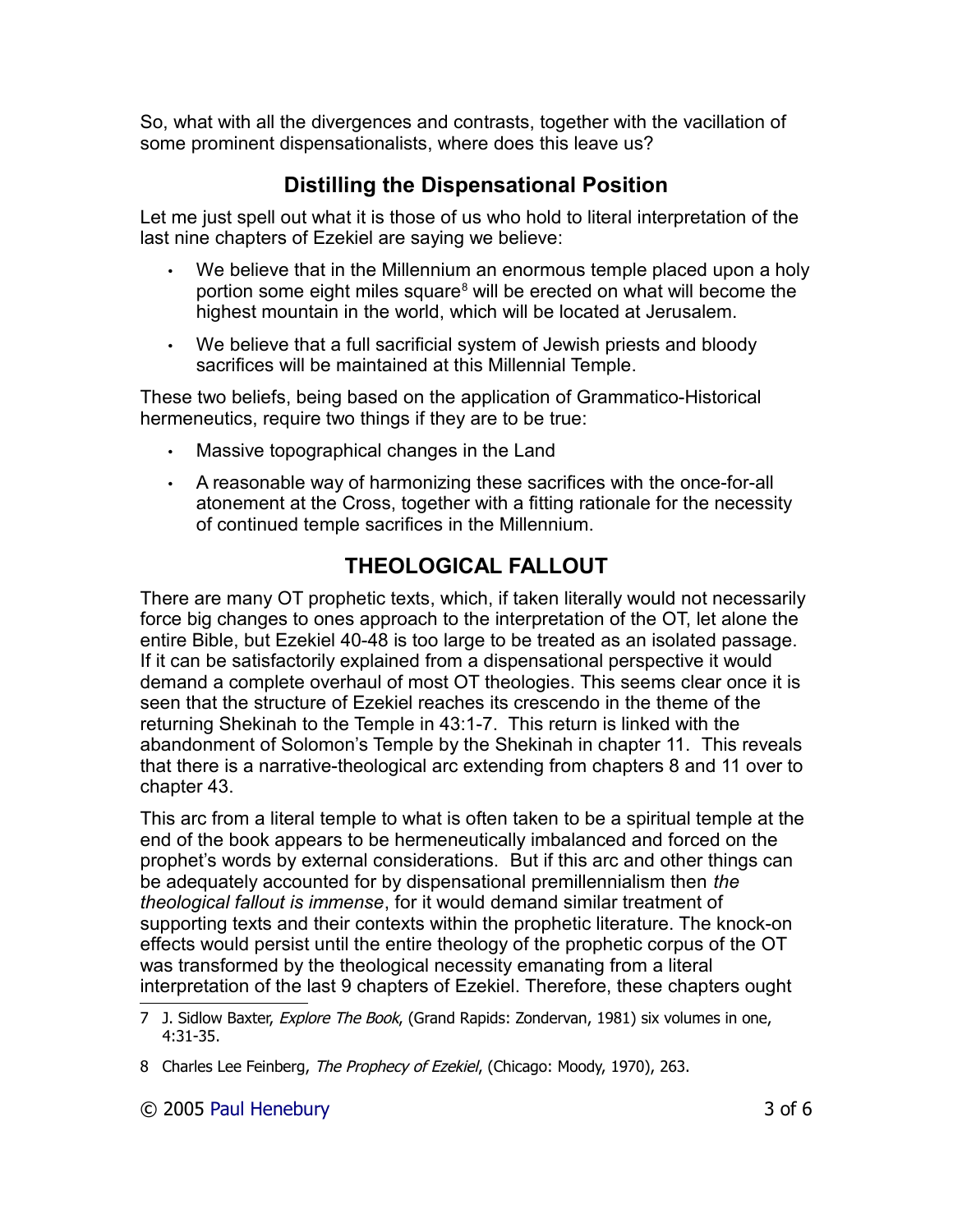to be seen as perhaps a major testing ground for hermeneutical principles, particularly by dispensationalists.

Let me summarize the ramifications of the product of G-H interpretative principles as applied to the final chapters of Ezekiel:

Clearly if a ministering temple priesthood, a king on an earthly Davidic throne, a resettlement of the tribes of Israel in peace and esteem, this means that the Biblical Covenants come to the fore as theological sign-posts. Further, there is no place for the extra-biblical covenants of redemption, works and grace since these are only required when the theological focus switches from a broad kingdom-theocratic-redemptive purpose contemplating Israel, the nations, and the original purposes of creation of both heaven and earth, to a narrow soteriological purpose centering solely in the Church.

# **SOME PROPOSED SOLUTIONS: DISPENSATIONALISTS**

**1.** Peters, Sidlow Baxter – figurative

**2.** A.C. Gaebelein, Alexander, Tan<sup>[9](#page-3-0)</sup> – memorial ("picture lessons")

**3.** Ironside – symbolic presentation of pure worship.

**4a.** Whitcomb, Rooker, – pedagogical & disciplinary (temporal ceremonial efficacy)

**4b.** Tan, Hullinger – similar to above, with the addition of 'Requirement' since God will dwell with His people.

Many amillennialists charge dispensationalists with deserting their G-H hermeneutics by accepting the 'Symbolic' view (i.e. Position **3.** above). Hoekema doesn't mince words:

If the sacrifices are not to be taken literally, why should we take the temple literally? It would seem that the dispensational principle of literal interpretation of the Old Testament prophecy is here abandoned, and that a crucial foundation stone for the entire dispensational system has here been set aside!<sup>[10](#page-3-1)</sup>

This criticism has also been aimed at those who take the 'Memorial' view. In this case the argument appears to be strengthened by the fact that the Hebrew word *kaphar* in most cultic settings means, "making atonement."[11](#page-3-2) The prophet

<span id="page-3-0"></span><sup>9</sup> Tan also allows for what he calls "theocratic adjustments" similar to Hullinger. See Paul Lee Tan, The Interpretation of Prophecy, (Dallas: Bible Communications, Inc, 1993), 294-298.

<span id="page-3-1"></span><sup>10</sup> Anthony A. Hoekema, The Bible and the Future, (Grand Rapids: Eerdmans, 1989), 204.

<span id="page-3-2"></span><sup>11</sup> This is the meaning given by the Harris, Archer, Waltke, Theological Wordbook of the Old Testament, and by Koehler-Baumgartner, Hebrew & Aramaic Lexicon of the Old Testament. K-B specifically reference Ezekiel 45:15, 17; 43:20, 26; 45:20 in the Piel.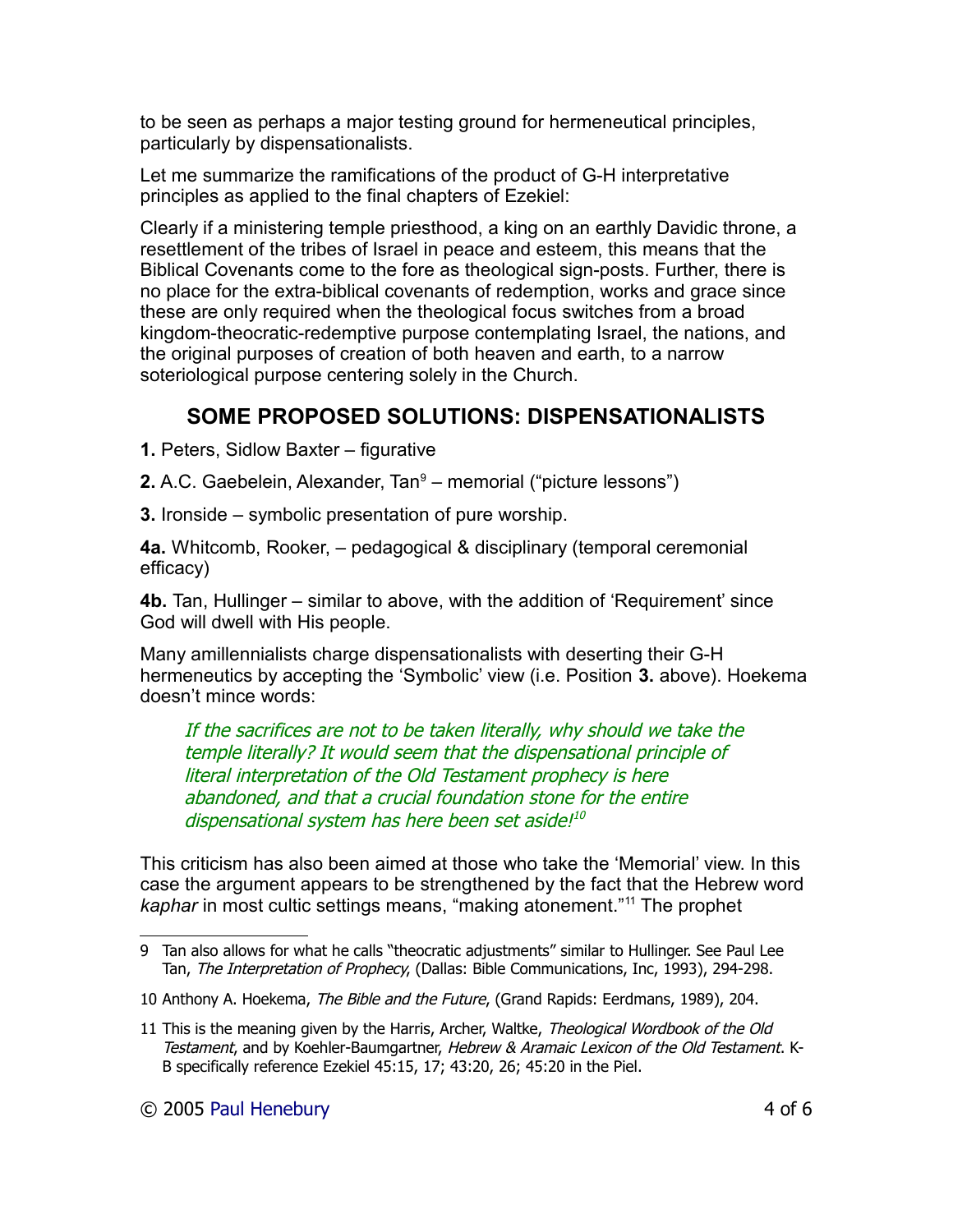employs the Piel (intensive) as if to make this point clear. This should not be seen as a problem:

The OT sacrifice could simultaneously provide atonement for forgiveness (Heb. 9:13) while foreshadowing Christ's sacrifice, which would be the ultimate ground for the payment of sin and the removal of guilt. [12](#page-4-0)

In other words, it is Christ's sacrifice that stands behind the OT sacrifices and lends them efficacy.

#### **ANOTHER ALTERNATIVE?**

It must be emphasized that just as it was *never* "possible that the blood of bulls and of goats should take away sins" (Heb. 10:4, 10-11, 14), neither will it be the case in the future. We admit that a full and complete explication of the Millennial sacrifices is perhaps not possible from this historical vantage point. But the difficulty of reconciling the data does not give us a permit to ignore or allegorize the O.T. testimony.

Another thing to keep in mind is that, according to Ryrie, while the object of faith remains constant, the *content* of faith alters with the progress of revelation.[13](#page-4-1) The question arises, then, "what will the content of faith entail in the millennial dispensation?"

The Bible predicts that a literal Temple and sacrificial system will be in existence during the Millennial Kingdom (Ezek. 40-48; Jer. 33; Isa. 2:2-4; 60:13; Hag. 2:9; Zech. 14:16-21). What the full purposes of the Temple will be cannot be stated with exactitude, but there is no contradiction in Christ offering a once-for-all sacrifice for sins and the reinstitution of Millennial Sacrifices. Just as the O.T. sacrifices did not expiate sin, but pointed away from themselves to the Great Sacrifice of Christ, so the Millennial sacrifices will not expiate sin, but *may function as the way for sinners in the Millennium (cf. Isa. 65:20) to express acceptance and faith in the finished work of Christ. In other words, they may act as the way of access to the blood of Christ.[14](#page-4-2)*

Perhaps the sacrifices (or some of them) will represent the content of faith required by God from those who believe in Christ for salvation in the Millennial dispensation? One must recall that *every* person in the kingdom will know that Christ has died for the sins of the world. It will take no more faith to believe that fact than to believe the earth is round. Perhaps, then, the sacrifices reveal true

- <span id="page-4-1"></span>13 Charles C. Ryrie, Dispensationalism, (Chicago: Moody, 1995), Revised edition, 115, 121.
- <span id="page-4-2"></span>14 The High Priest in the Millennial Kingdom will be Jesus Himself as the Melchisedekian High Priest. His function as "the Mediator of the New Covenant" (Heb. 12:24) will surely not end at the fulfillment of the New Covenant at the beginning of the Kingdom age.

<span id="page-4-0"></span><sup>12</sup> Mark F. Rooker, "Evidence From Ezekiel" in Donald K. Campbell & Jeffrey L. Townsend, eds., A Case For Premillennialism, (Chicago: Moody, 1992), 132.